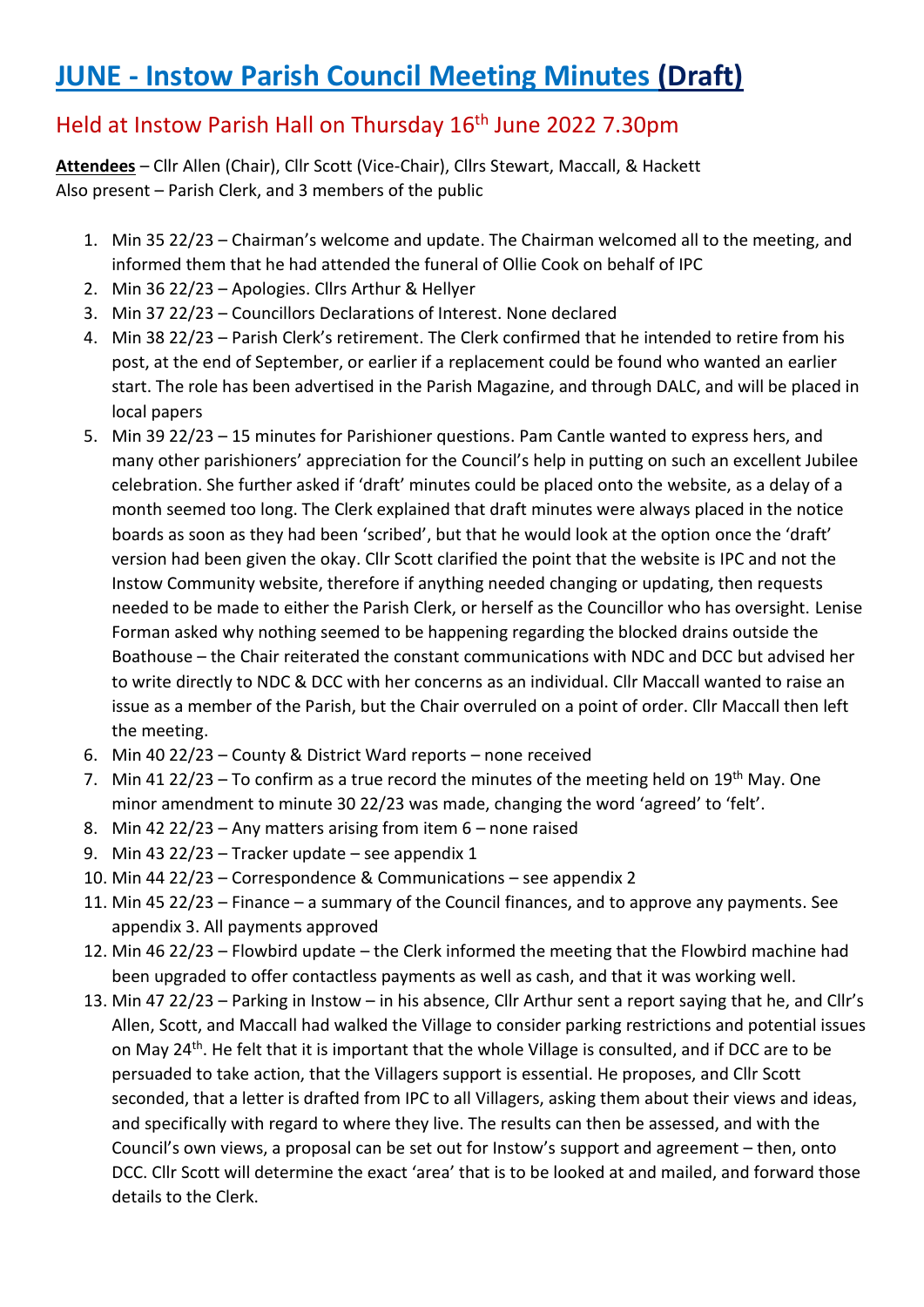- 14. Min 48 22/23 Dune management and drainage issues. The Council expressed their concern that now the 'pens' had filled with sand, and that with any sort of wind, the sand still blows onto the road, that a re-think should happen. The Clerk suggested that an email be sent to Andy Bell asking him to address the July Council meeting, so that it could be made clear what was the way forward. Chair proposed and Cllr Scott seconded – Clerk to instigate. The question was also raised as to what other grants had been applied for from Andy Bell, to enable more progress on restricting the continued sand incursion onto Marine Parade, and why the small 'digger' that had been used to great effect previously, could not be used again to create a channel for the water to escape through.
- 15. Min 49 22/23 Lamp Posts. Comments following NDCllr (&MP) Saxby's email. The Clerk to forward relevant emails to Cllrs Allen & Scott for action.
- 16. Min 50 22/23 Car Park Cllr Stewart confirmed that things were in hand to obtain a quote for the metalwork described on the plan, prior to the July meeting, so that permission could be given to proceed in September. It was confirmed that the plan was the one agreed at a meeting with NDC in September last year
- 17. Min 51 22/23 Planning Cllr Hackett informed the meeting that there were 4 applications in hand
- 18. Min 52 22/23 Date of next meeting July 21st.

## Appendix 1

## **Instow Parish Council 'Tracker' – updated for June 2022**

- 1. **Car Park –** Following 3 quotes, and meetings, IPC have accepted Crabb Contractors quote, with start date to be early September 2022. Meeting with Rob Floyd to be arranged in the near future (by the end of June latest), for metalwork quotation.
- 2. **Former Sand Hills Care Home** Cllr Arthur reported that the Owner had applied to carry out some minor demolition works, which will protect the planning permission, i.e. make it extant. It was suggested that as NDC were compiling a list of unoccupied properties, that the Sands could be considered as such, and referred to NDC. At the moment, it would appear that there is no motivation, or inclination to do anything about the effect this eyesore is having on the Village from Mr Patel. Cllr Scott proposed with Cllr Stewart seconding, that an article advising residents of Instow and surrounding areas that they should be reporting unused houses, be placed in the Parish Magazine
- 3. **Parking and congestion in Instow**  proposed 'walk round' by Councillors took place on May 24th. Agenda item at June meeting – see minute 13 of the June minutes.
- 4. **Instow Recreation Ground**  Trustees account now set up. Still awaiting correspondence from Lloyds.
- 5. **Queen's Jubilee 2022** Successful event. Many thanks to MJ Scott, R Stenton, and S McCrum, and participating Councillors. The Chair to write on IPC's behalf to Rachel Stenton and Susie McCrum, thanking them for their support and endeavours. Cllr Scott asked where the signage bought for the celebration was going to be stored. Mrs Pam Cantle asked if she could interject, and said that the undercroft could be used, but that the Council needed to tidy it up before storing anything more. A suggestion was raised that the 'pavement cleaner' could maybe use the 'cones' purchased? Clerk to determine
- 6. **Queen's Birthday (2)** following the renovation of the Pier Light and placement by Woody Hudson, a new project is needed! Bottom line is now that we need suggestions for another project. July meeting agenda ?
- 7. **Lane End Close**  double yellow lines question. Will IPC act in support of the presentation made to Council? Will form part of overall consideration.
- 8. **Rewilding of area at top of Quay Lane**  Dave Budd will now 'high cut' the area (6 inches+) and Mr Gale will no longer take responsibility
- 9. **Hillsleigh**  Cllr Scott managed to contact Mr Jones (NDC Tree Preservation Officer), who has reinstated it on his list as a matter of urgency. Overhanging greenery removed, as no response received from Andrew Phillips
- 10. **S106 Monies** nothing heard
- 11. **Grant**  possibility of grant monies from Selaine Saxby for notice board replacements. Clerk followed up with an email following the April meeting, and Selaine has replied saying that the normal grant application process will have to be followed, but that she would support it. Cllr Scott proposed, and Cllr Allen seconded